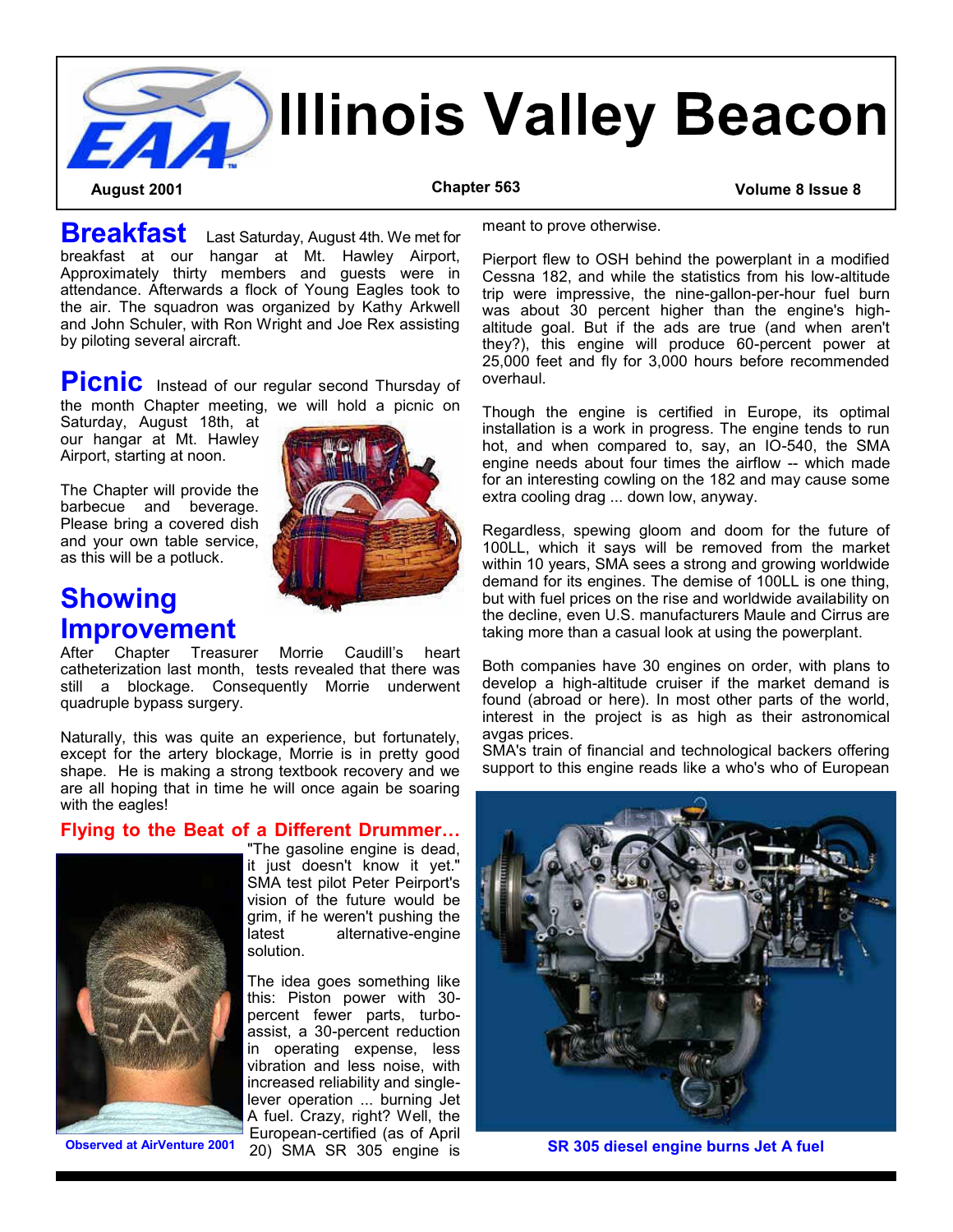aviation. Even if the product is destined to suffer years of refinement from its current configuration, it's not likely to go away until it works.

Everyone from government agencies to Airbus to Renault Sport and beyond are involved, at least to some degree. Aware that the program cannot be fully unleashed until a support system is in place, SMA is currently working to establish that network and keep development close to home.

However, Embry-Riddle Aeronautical University is taking a front seat in U.S. support development. ERAU is acting as a technological test center for the engine's installation and maintenance and may announce official partnership on some level in the very near future. From OSHflash.

## **Two Old Timers Meet Again.…**

What do you expect someone just three months shy of his 102nd birthday would be doing on a summer morning in Wisconsin? Well, if you're talking about Ralph Charles, he



would be flying a 1929 Ford Tri-Motor ... again.

The EAA invited Charles to take their prized bird around the pattern a few times during AirVenture, and while it was fun, it wasn't anything new for Charles. Captain Charles --

test pilot and theater organist -- flew a Tri-Motor for TWA 10 hours a day for three years back in the 1930s.

After deplaning from the Tri-Motor at Oshkosh, Charles told AVweb, "Handled the same way, same old thing." He recounted flying his first solo in 1922 and earning his pilot's license in 1928, and told of regularly seeing Charles Lindbergh at the airport.

During WWII, Charles became a test pilot, flying the Navy's Curtis Helldivers as they came off the factory floor. Each had to be flown for two hours before they were delivered to the war effort, and it was Charles putting the time on them.

After the war, his flying ended. "My wife made me quit flying," Charles told AVweb. "I quit for 50 years, but then when she passed away, the first thing I did was get another airplane. Once you get flying in your system, you can never get it out."

He flies an Aeronca now, but would like to take the controls of a<br>space shuttle. "I told space shuttle. some friends when John Glenn went up, 'Hey, if you want an old guy, take me."

While Charles may never get to fly an



actual shuttle mission, **Ralph Charles flying Ford Tri-Motor**

he has flown the simulator, and "I could land it, yeah." He is the country's oldest pilot and shows no signs of slowing down. Keep on keeping on, Captain Charles, and we'll see you the same time next year. From OSHflash.

## **Galley's Garage Helps Sick Airplanes**

by Randy Dufault

Cy Galley wants to be sure your airplane leaves AirVenture the same way it came, in the air and safe.

As the chairman of Emergency Aircraft Repair, Galley organizes and manages an extremely well-qualified group of volunteers, who donate some of their time here to fixing what is broken.

Emergency Aircraft Repair<br>originated prior to originated prior to AirVenture's move to Oshkosh. EAA Chapters 33 and 75 started the service when it became apparent that airplanes sometimes required service and maintenance before they can leave the event.

Now operated as a service project of Chapter 75, based in the quad cities of Moline, Ill., Davenport, Iowa, Rock Island, Ill., and Bettendorf, Iowa, Galley has chaired the operation for the last 10, or maybe



15, years. Nobody can seem to recall the exact date he took charge.

Over the years Chapter 75 has acquired a large variety of aircraft repair tools and equipment, much of it donated. Each year a group of volunteers load it all into the Chapter's trailer and head for Oshkosh.

Now housed in a permanent structure built by Chapter 75 members, Emergency Aircraft Repair had operated out of a tent until three years ago. According to Galley, the reduction in dust and dirt with the new building is one of the biggest pluses.

A large inventory of repair parts and pieces is also part of Galley's responsibility. "We're pack rats," Galley said. "We never know what we are going to need from year to year, so we save everything." Many of the parts are leftovers from various Chapter member building and restoration projects.

Another part of the Chapter's collection consists of a number of aircraft technical manuals, many of them rare editions for classic airframes. A personal computer is available for researching airworthiness directives and service bulletins. The staff can also go online if necessary for particularly difficult research projects.

Galley's work starts well before AirVenture. Volunteers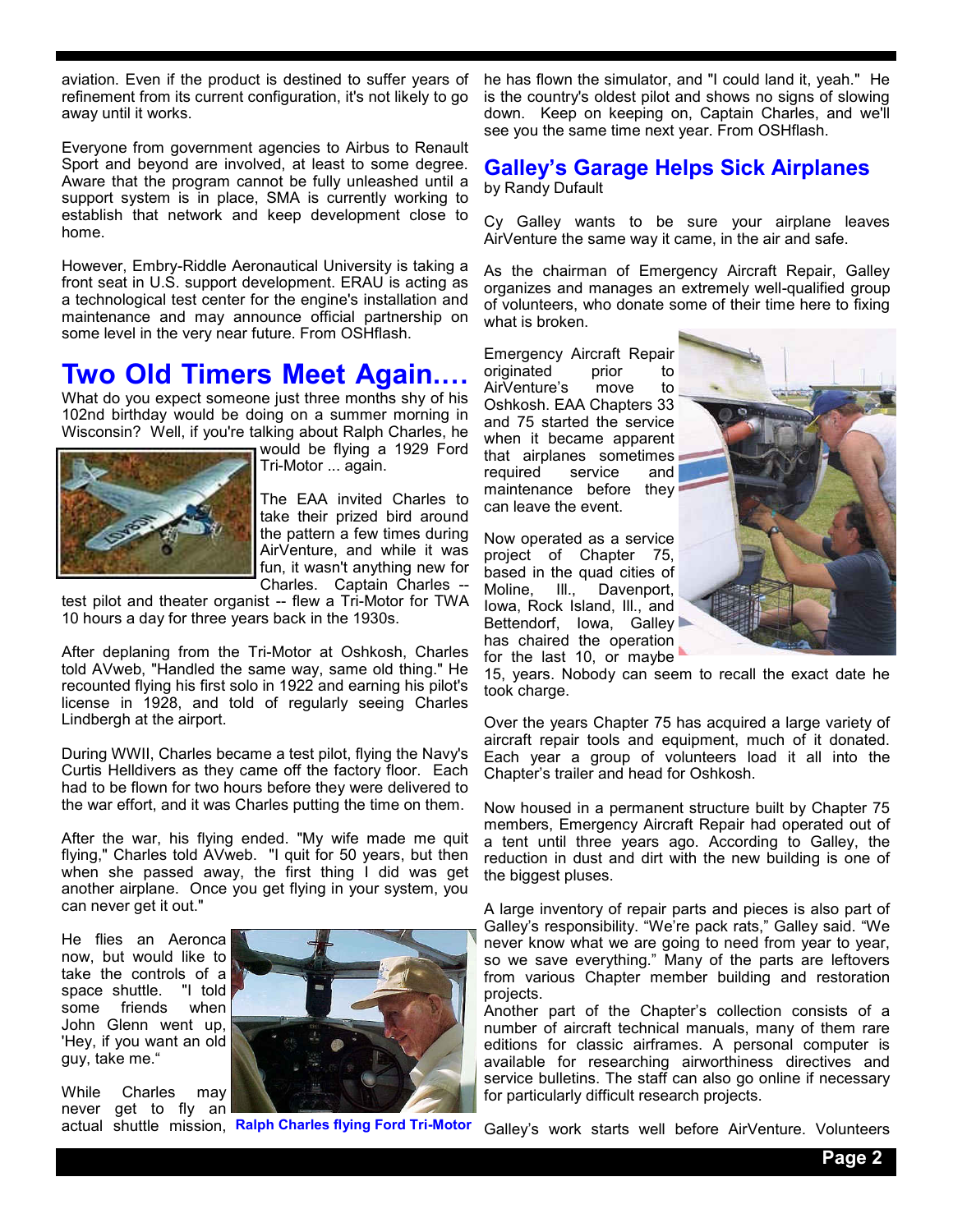

**World's Busiest Control Tower**

must be recruited and scheduled, new equipment must be acquired, existing equipment may need to be repaired, and the whole works must be moved to Oshkosh. Included in the volunteer group he organized for this year are a designated airworthiness representative (DAR), five certificated inspectors (IAs), five certificated airframe and powerplant mechanics, and eight EAA Technical Counselors. In all there are more than 40 Chapter 75 members, from all over the country, involved.

Emergency Aircraft Repair has helped as many as 200 airplanes over the course of a convention. Although the number varies from year to year, it is seldom less than 100. Although the group will do everything in its power to get an airplane back in the air, sometimes it just isn't possible. In those cases the group will help the owner disassemble the craft and make it ready for a surface trip to a place where it can be returned to an airworthy state.

When asked why he continues to put his time and effort into the endeavor, Galley said, "This is a wonderful focus point for our members, someplace to rally around at AirVenture." From www.eaa.org.

#### **Companies chip in for regional airport study**

PEORIA - A troika of central Illinois companies has hired a Missouri firm to study regional air service. HNTB Corp., headquartered in Kansas City, will look at the operations of five airports in central Illinois and the airports' ability to meet future passenger traffic needs. The airports to be studied are in Peoria, Bloomington, Champaign, Decatur and Springfield.

"Too many people in central Illinois are experiencing delays by being routed through Chicago or St. Louis or are opting to drive to Chicago, St. Louis and Indianapolis," Bob Viets, retired Chairman of CILCO, said in a written statement.

Caterpillar Inc., State Farm Insurance Co. and ADM are chipping in up to \$500,000 for the study on how to best serve the region's 1.3 million annual air travelers.

"We need more information about the business and leisure travel demands that exist today and what will exist tomorrow," Steve Stockton, a State Farm vice president, said in a written statement. "The strong business environment in this part of Illinois depends on fair prices and direct service to major airports in the United States."

HNTB has done similar studies in northwest Arkansas, Virginia, West Virginia and the Florida panhandle. The firm



**C-17 The Heavy Stuff**

worked on a new 1.7 million-square-foot international terminal building at the Dallas/Fort Worth International Airport and on the Shreveport Regional Airport.

U.S. Rep. Ray LaHood, R-Peoria, has said that the group, known as the Central Illinois Business Council, has indicated to him that it would focus on the feasibility of a new regional airport, something LaHood opposes.

American Airlines CEO Donald Carty has said a regional airport could add destinations and lower fares. Some members of the business group have denied the study is aimed getting a new regional airport. From PJS.

**TIP** You say you were spraying your airplane out in the drive and some of the over-spray got on your neighbor's nice shinny new Rolls? Explain to him, while fending off the ax he's coming after you with, that it's possible to get it off without using

rubbing compound or anything else that might damage the finish. After the paint is dry, get some Zebra Clay from the automotive paint store and use it to remove the over-spray. It might have a different name, but they will know what you want. It takes some rubbing, but it performs miracles. Stolen from Tim Cunningham, chapter 1143,



**The Light Stuff!**